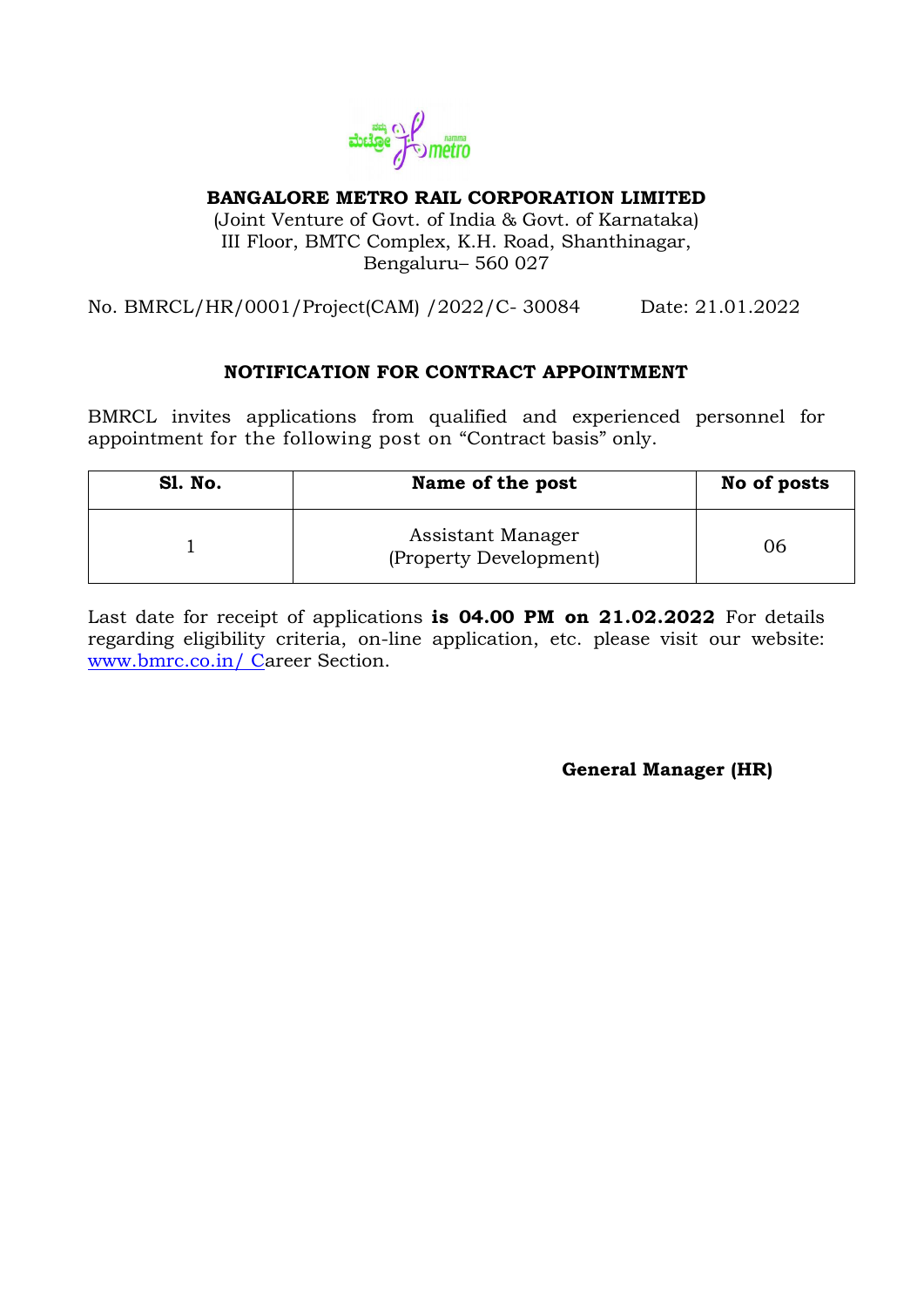

# **BANGALORE METRO RAIL CORPORATION LIMITED**

(A Joint Venture of Govt. of India & Govt. of Karnataka) III Floor, BMTC Complex, K.H. Road, Shanthinagar, Bengaluru – 27

# No. BMRCL/HR/0001/Project(CAM) /2022/C- 30084 Date: 21.01.2022

### **NOTIFICATION FOR CONTRACT APPOINTMENT**

Bangalore Metro Rail Corporation Limited, a Joint Venture of Government of India and Government of Karnataka, is a Special Purpose Vehicle (SPV) entrusted with the responsibility of implementing the Metro Rail Project in the city of Bengaluru.

BMRCL invites applications from qualified and experienced candidates for appointment in the Project Wing. All appointments will be on "**Contract basis**" only.

# **I. NAME OF THE POST, AGE, QUALIFICATION:**

| <b>S1.</b> | Name of the post                            | No of | Age         | <b>Minimum Educational</b>                                                                                 |
|------------|---------------------------------------------|-------|-------------|------------------------------------------------------------------------------------------------------------|
| No.        |                                             | posts | limit       | Qualification                                                                                              |
|            | Assistant Manager<br>(Property Development) | 06    | 35<br>years | MBA (Marketing/Sales/Finance)<br>or equivalent or Post Graduation<br>in Economics/Commerce<br>(Full Time). |

### **II. CONSOLIDATED REMUNARATION:**

| <b>S1. No.</b> | <b>Name of Post</b>                         | <b>Consolidated Remuneration</b> |
|----------------|---------------------------------------------|----------------------------------|
|                | Assistant Manager<br>(Property Development) | $Rs.50,000/-$                    |

Employees are also eligible for fixed Medical allowances, Group Medical & Personal Accident Insurance cover, contribution to National Pension Scheme (NPS) and other applicable allowances as per the rules of the Company.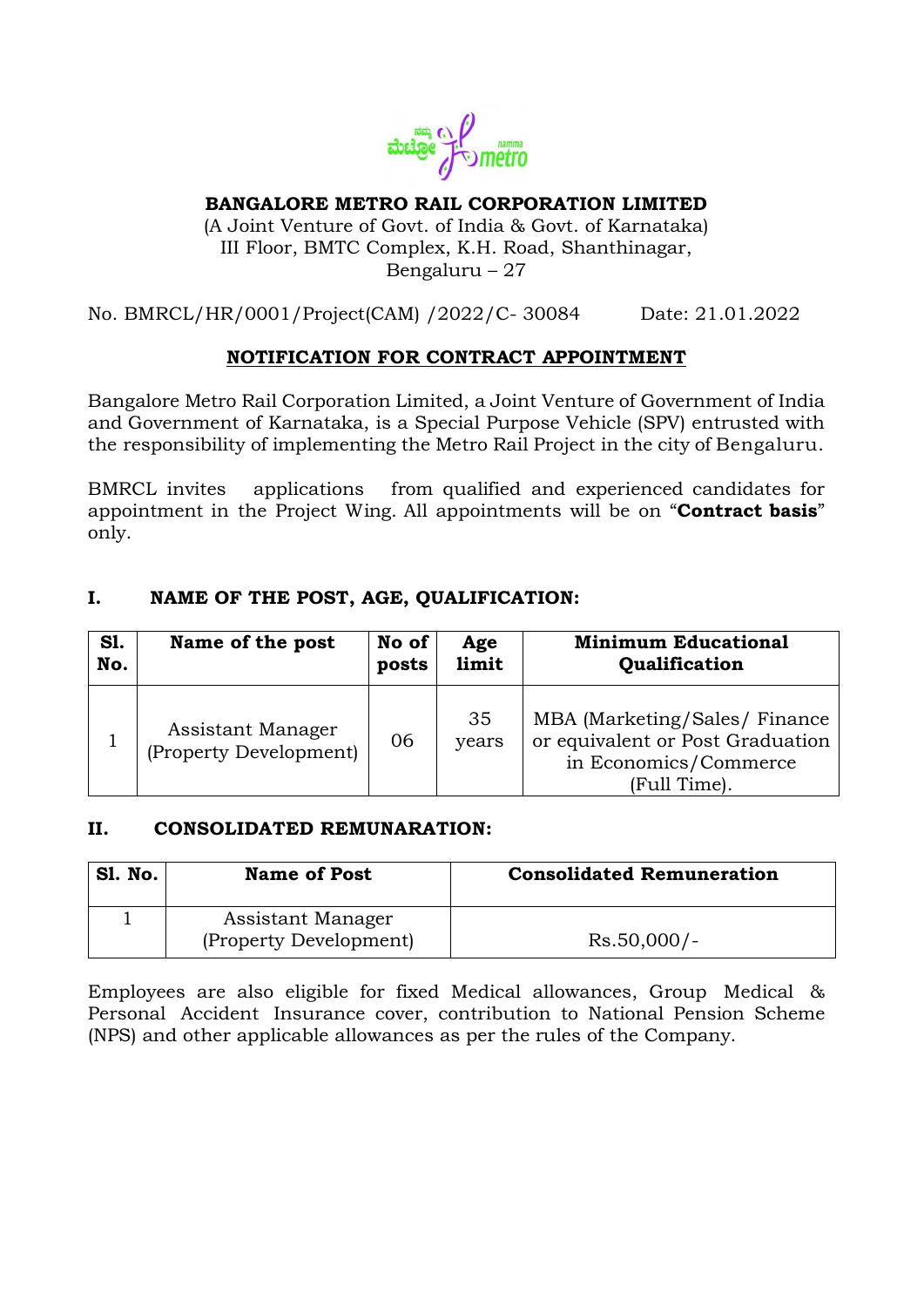# **III. EXPERIENCE CRITERIA:**

- Minimum 5 years' experience in the relevant field as mentioned in the notification.
- Experience in working with public sector organizations and government agencies is desirable
- Familiarity with statistical analysis software is essential
- Experience in preparation of frameworks for enhancing NFBR
- Should have fair idea of real estate scenario of Bengaluru
- Should be aware of BBMP Advt. Rules/Regulations, KTPP Act and other relevant Policies of GOK
- Should have excellent marketing skills
- Should be able to manage multiple assignments with little supervision
- Should be well informed with Microsoft Office and other related software's
- Should have ability to self-manage and meet deadlines
- Should be able to present information in a clear and concise manner (Reports/ Presentations), with good written and spoken English skills
- Proficiency in Kannada is desirable
- Should have excellent negotiation skills and motivation skills
- Should have market research experience
- Should have proven ability to work independently and as a part of the team
- Should have good presentation, excellent oral and written communication skills
- Should have prospecting skills, good planning, good market knowledge and should have professional approach

# **IV. RESPONSIBILITIES:**

- Preparing the frameworks for optimising space utilisation at Metro Stations through site visits and interviews with relevant stakeholders
- Conducting surveys and analysis as per the requirements
- Preparing Road maps for the development of large/small land parcels of BMRCL
- Review and analysis of technical reports prepared by consultants and evaluate appropriateness of the proposals recommended by them
- Liaise with various departments within BMRCL and outside
- Prepare reports, policy notes, presentations and other documentation materials
- Taking responsibility for one or more assignments completely and preparing the road map, deliverables and timelines
- Coordinate with external vendors and consultants for quality and timely completion of deliverables

# **V. PERIOD OF CONTRACT APPOINTMENT:**

- 1. The tenure of contract appointment will be 3 years.
- 2. The contract of appointment may be terminated by either side by giving **3 months' notice** or by paying the contractual remuneration of three months in lieu of notice period, if the circumstances so warrant.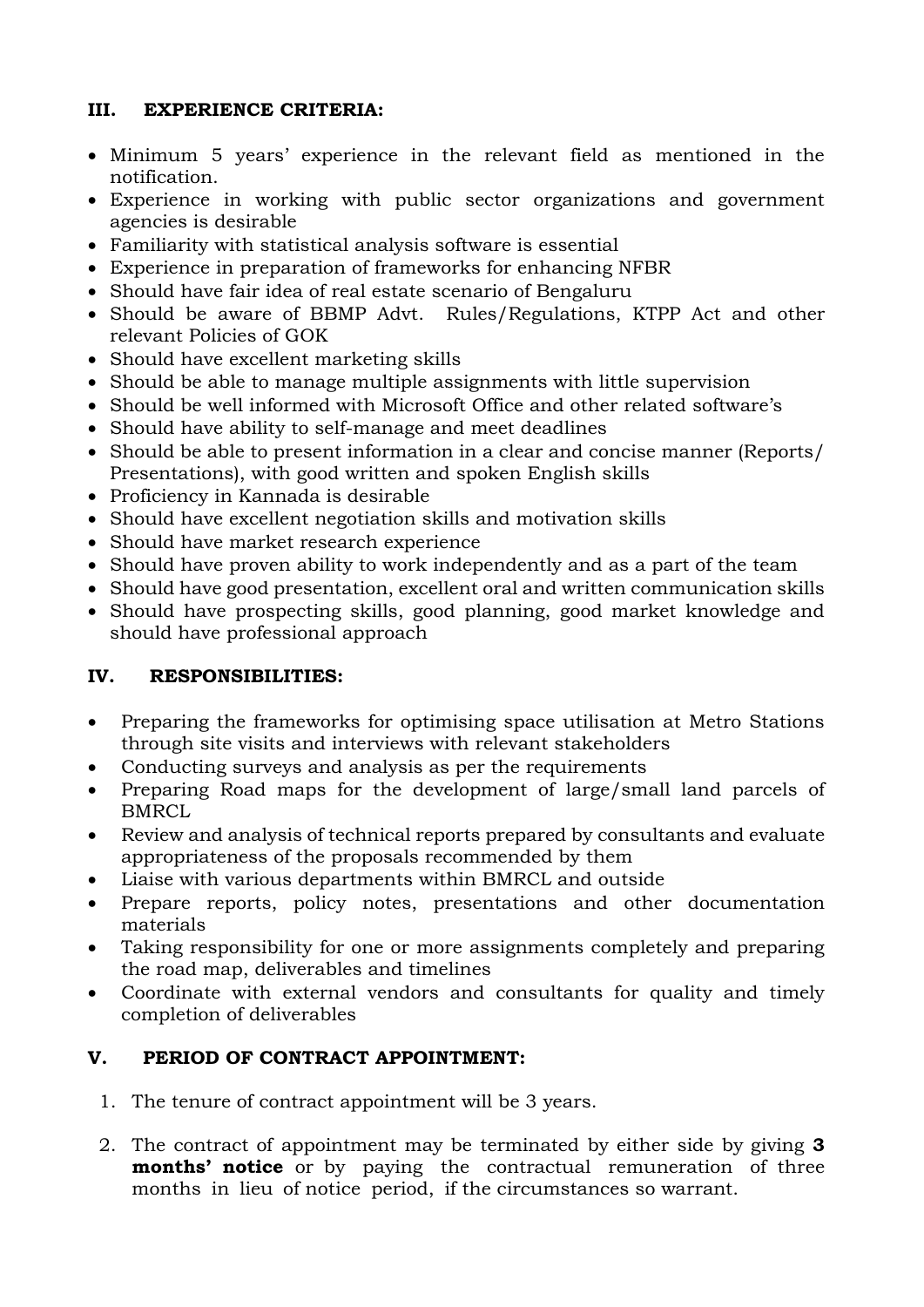# **VI. CONDITIONS:**

- 1. Candidates who have been shortlisted will only be called for interview.
- 2. The experience is post qualification and the minimum required. Mere possession of minimum experience does not confer any right to be called for interview / selection.
- 3. Any canvassing by or on behalf of the candidates or to bring political or other outside influence with regard to selection/appointment shall be a disqualification.
- 4. Selection will be through interview by a Committee constituted by the Competent Authority.

### **VII. PROCEDURE FOR SUBMITTING APPLICATION AND SELECTION PROCESS**

- 1. Candidates should fill in the application on-line, take a print out of the same and submit along with copies of all the relevant certificates, testimonials in support of qualification and experience prescribed for the post. **Candidates who fail to send hard copy of the application along with relevant documents will not be considered even though they have submitted application on-line.**
- 2. The application of any candidate found guilty of impersonation or submitting fabricated documents or making statements, which are false or incorrect or indulging in suppression of facts, attempting to use unfair means for the purpose of recruitment, will be liable for rejection.
- 3. The shortlisted candidates will be informed by email / SMS to appear for interview as and when called, at their own cost.

### **VIII. MISCELLANEOUS**

- 1. Documents in support of qualification and relevant experience shall be sent along with the application. Non-submission of documents along with the application, will lead to rejection of application at any stage during the process of recruitment.
- 2. The number of vacancies indicated in this Notification is provisional and may increase or decrease depending upon the actual need. BMRCL also reserves the right to cancel the notified vacancies at its discretion and such decision will be final and binding on all.
- 3. BMRCL reserves the right to assess fitness or otherwise of the candidates selected.
- 4. BMRCL shall not be liable for any damage / injury / loss to the individual, if any, sustained during the entire recruitment process and journey.